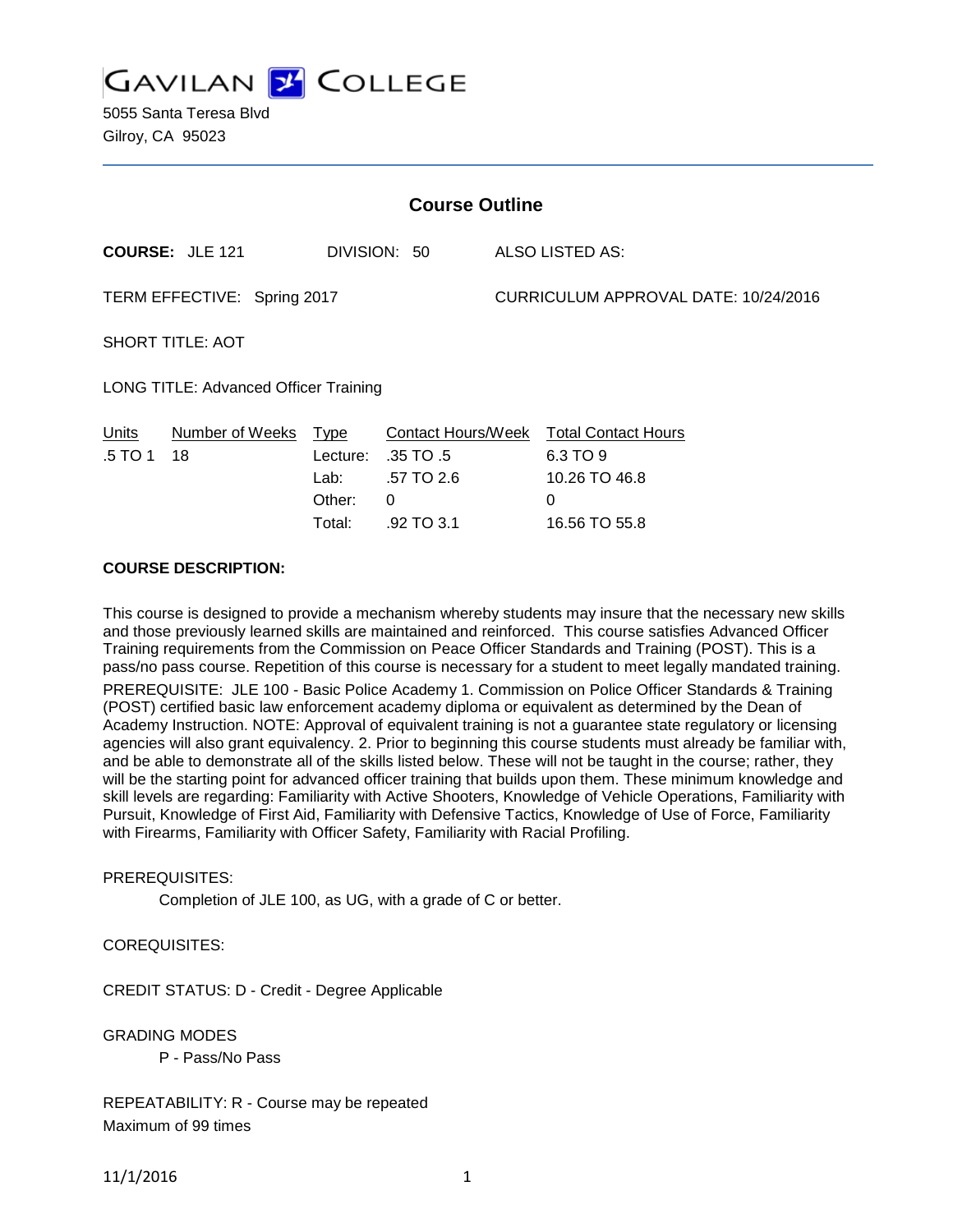SCHEDULE TYPES:

- 02 Lecture and/or discussion
- 03 Lecture/Laboratory
- 04 Laboratory/Studio/Activity

# **STUDENT LEARNING OUTCOMES:**

1. Define priorities of law enforcement response to active shooter situations including immediate deployment, dynamic situations, incident transition and communication.

Measure of assessment: Exam

Year assessed, or planned year of assessment: 2014

2. Demonstrate proper CPR techniques for adults, infants, and children as well as the ability to use an AED in skills exam.

Measure of assessment: Skills Exam

Year assessed, or planned year of assessment: Fall 2014

3. Identify legal and ethical requirements associated with pursuit driving including decision-making models, human dynamics, and prevention and termination strategies.

Measure of assessment: Demonstration, Exam

Year assessed, or planned year of assessment: 2014

4. Apply all safety techniques when using police impact weapon.

Measure of assessment: Demonstration

Year assessed, or planned year of assessment: 2014

5. Identify the dangers of relying on stereotypes to form judgments or to determine actions.

Measure of assessment: Exam

Year assessed, or planned year of assessment: 2014

#### **CONTENT, STUDENT PERFORMANCE OBJECTIVES, OUT-OF-CLASS ASSIGNMENTS**

Curriculum Approval Date: 10/24/2016

Lecture Content:

- I. Active Shooter
- A. Historical Overview
- B. Definitions
- C. Policies
- II. Medical and Emergency Service
- A. First Aid Terminology
- B. Blood Born Pathogens
- III. Use of Force
- A. Legal Updates
- IV. Legal Updates
- A. Domestic Violence
- B. Sexual Harassment
- C. Racial Profiling

Lab Content:

I. Active Shooter

- A. Historical Overview
- 1. Past Incidents
- 2. Police Lessons Learned
- B. Definitions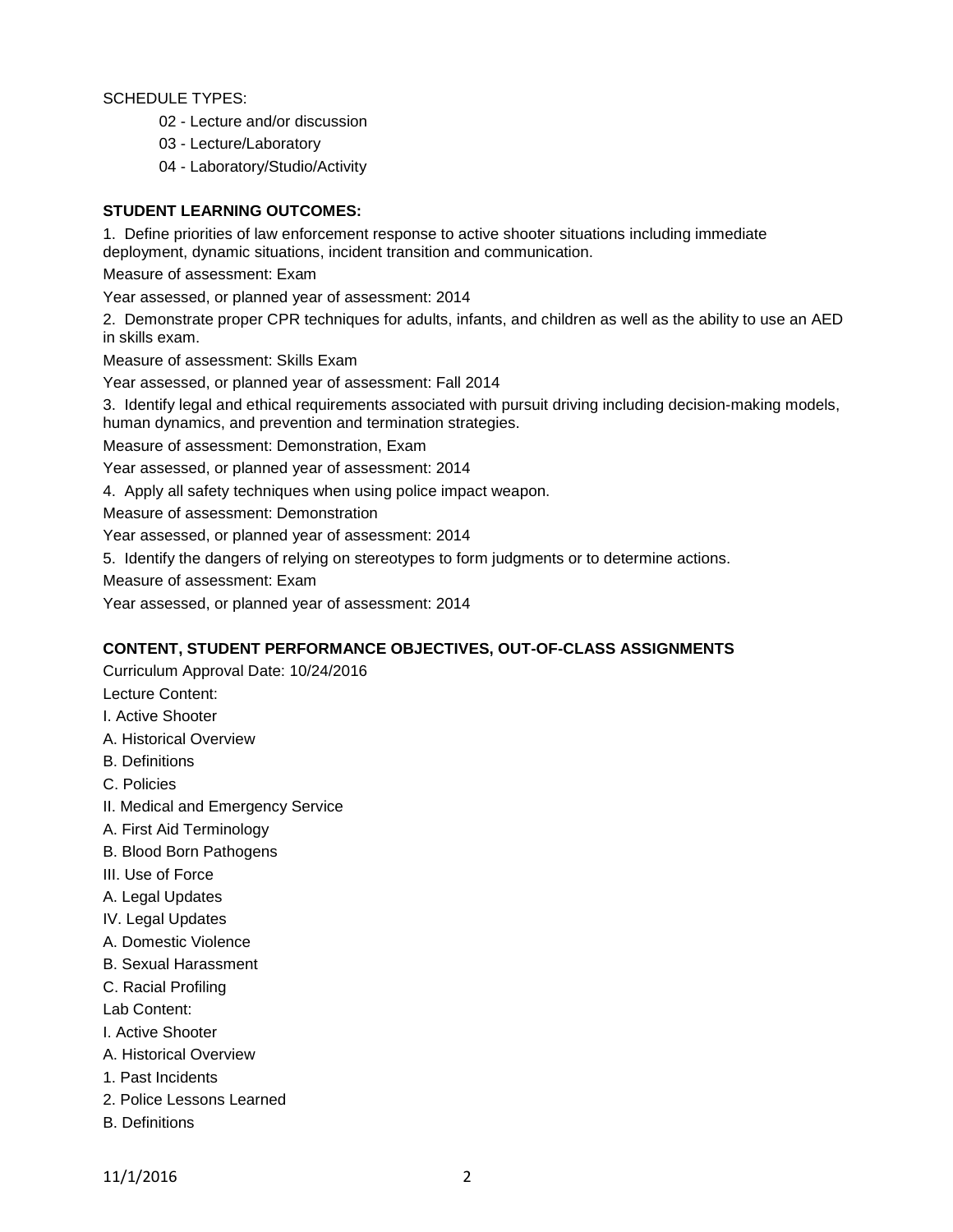- 1. Active Shooter
- 2. Immediate Deployment
- 3. Dynamic Situation
- 4. Static Situation
- 5. Time Line of Violence
- 6. Incident Transition
- 7. Immediate Response vs Barricaded Suspect
- C. Priorities for Law Enforcement
- 1. Police Equipment and Training Needs
- 2. Surrender, Capture or Neutralization of Threat
- 3. Lives of those in close proximity
- 4. Containment
- 5. Post-Incident Investigation and return to normalcy
- D. When to Deploy
- 1. Suspect displays aggressive, deadly behavior
- 2. Incident locations
- 3. Citizen/ Officer Rescue
- E. Initial Responder
- 1. Assessment of situation
- 2. Establish Incident Commander
- 3. Request Resources, Additional Officers, Fire, Medics
- 4. Number of suspects involved
- 5. Number of victims involved
- 6. Types of weapons involved
- 7. Type of location involved
- 8. Determine if immediate action/ Rapid Deployment Tactics are necessary
- 9. Safe approach route
- 10. Command Post location
- 11. Assemble contact of rescue team
- F. Contact Team Responsibilities
- 1.Contact immediate threat
- 2. Stop deadly behavior
- 3. Limit suspect movement
- 4. Prevent escape
- 5. Communicate progress to resources
- G. Rescue Team: Priority to Rescue and Recover Victim
- 1. Method of entry to approach victim
- 2. Report suspect location
- 3. Extract victim(s) to a safe area
- 4. Obtain medical assistance as required
- 5. Coordinate actions with Contact Team
- 6. Multiple victims
- H. Resolution of Incident
- 1. Most likely by Patrol
- 2. Non-tradition response
- 3. Minimum number of officers
- 4. Properly equipped
- 5. Properly trained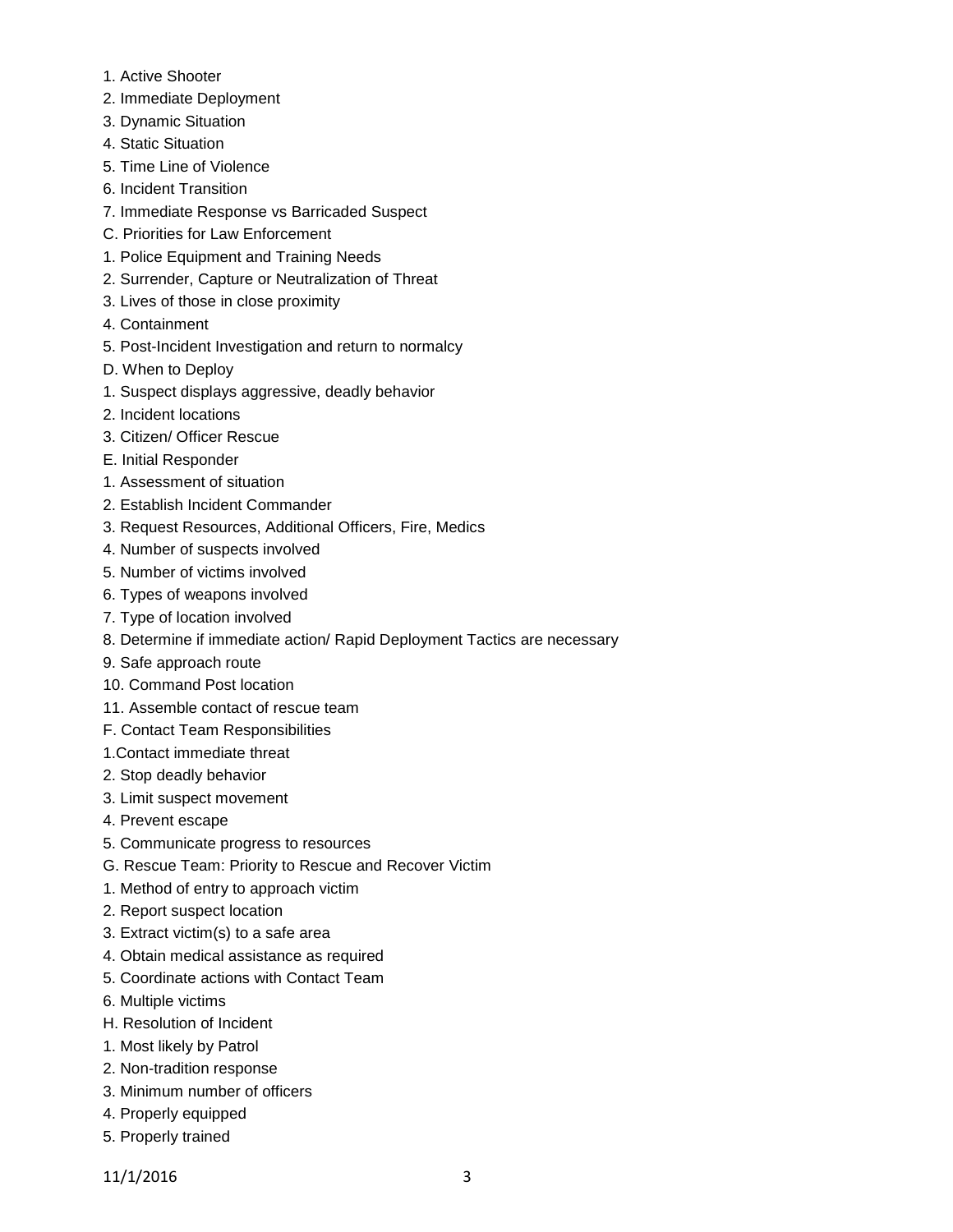- 6. Ability to transition to a barricade situation
- II. Vehicle Operations
- A. Pursuit Decision
- 1. The Pursuit Issue
- 2. Legal & Liability Issues
- 3. Human Dynamics
- 4. Myths vs Facts
- 5. The Traditional Decision Making Model
- 6. The "Micro-Factor" Model
- 7. Pre-incident decision making
- 8. Pursuit prevention & termination strategies
- B. Driver Awareness
- 1. Steering control
- 2. Throttle control
- 3. Weight transfer
- 4. Speed judgment
- 5. Brake application
- 6. Legal and moral aspects
- 7. Vehicle care and maintenance
- 8. Defensive Driving
- 9. Vehicle Operations Factors
- 10. Maneuvering Course Exercises
- 11. Driving Simulators
- 12. High Speed Chase
- III. Medical and Emergency Services
- A. First Aid
- 1. Bleeding types
- 2. Wound types
- 3. Controlling bleeding
- 4. Demonstration
- 5. Shock
- 6. Bandaging
- 7. Bone and joint injuries
- 8. Head injuries
- 9. Diabetic emergencies
- 10. Hyperglycemia
- 11. Hypoglycemia
- 12. Seizures
- 13. Strokes
- 14. Cardiac emergencies
- 15. Burns
- 16. Heat emergencies
- 17. Chest injuries
- 18. Abdominal injuries
- B. CPR
- 1. Cardiopulmonary Resuscitation-Adult
- 2. ABC's
- 3. Proper victim position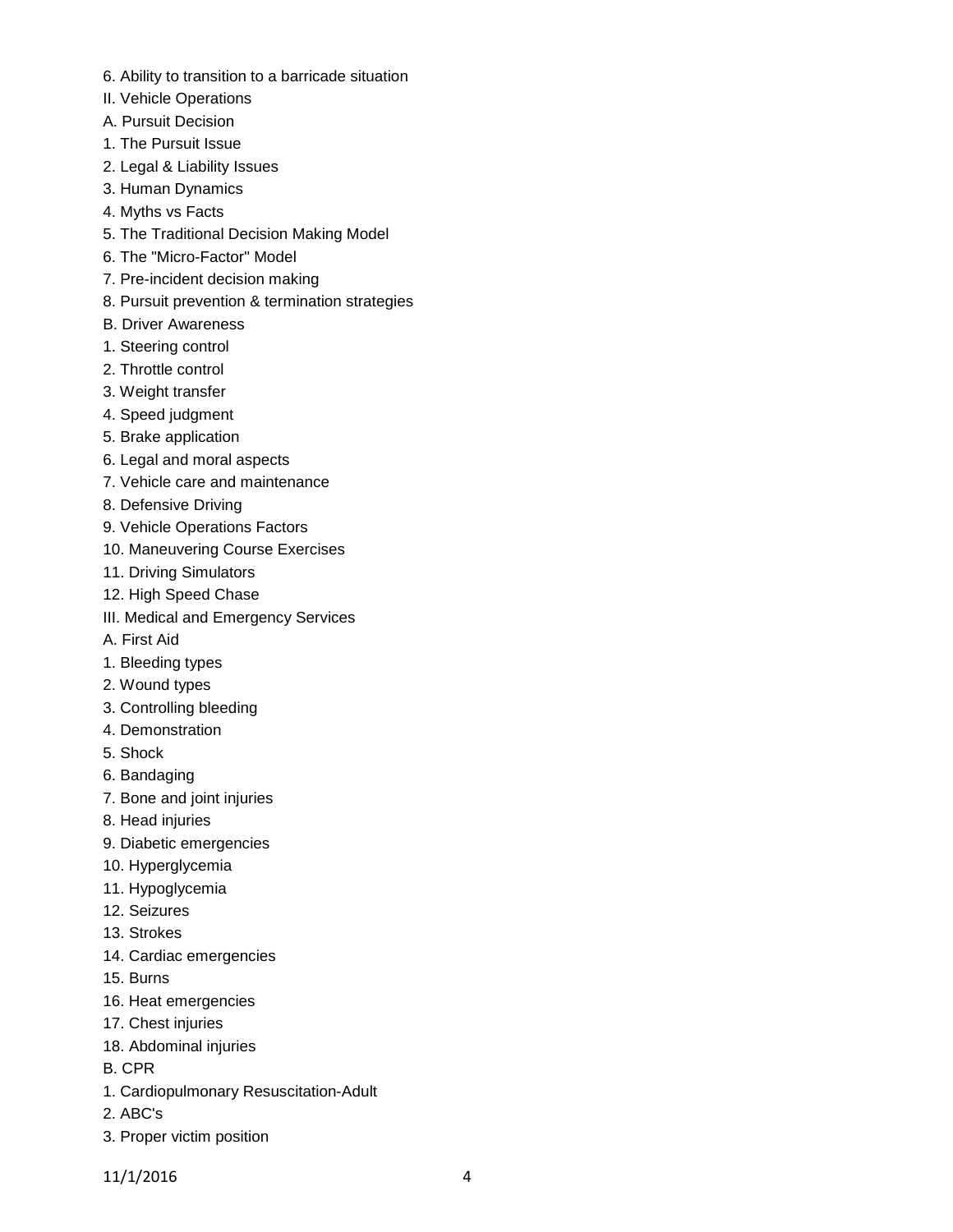- 4. Locating compression point
- 5. Performing compressions
- 6. Rechecking pulse and continuing cycles
- 7. When to start, pause, stop CPR
- 8. Protective equipment
- 9. Types
- 10. Ventilation rates
- 11. Potential Complications
- C. Bloodborn Pathogens
- 1. HIV
- 2. Hepatitis A
- 3. Hepatitis B
- 4. Hepatitis C
- 5. West Nile Virus
- 6. Tuberculosis
- 7. Post exposure treatments
- 8. Influenza
- 9. Personal Protective Equipment (PPE)
- IV. Defensive Tactics
- A. Impact Weapons
- 1. Safety
- 2. Basic stance and movement drills
- 3. Impact weapons
- 4. Ground fighting defense techniques
- B. Arrest and control techniques
- 1. Safety procedures
- 2. Use of Force, Department Policy and Legal Issues
- 3. Physical Conditioning
- 4. Body Balance- Stance and Movement
- 5. Spontaneous Assault Defense
- 6. Application
- 7. Suspect cannot be handcuffed due to injuries
- 8. Takedowns
- 9. Approach to suspect
- 10. Body dynamics-control and position
- 11. Verbalization
- 12. Approach to suspect
- 13. Head control position
- 14. Handcuffing
- 15. Disengaging, escalating, De-escalating
- 16. Search Techniques
- 17. Carotid Restraint
- 18. In custody deaths
- 19. Specific dangers
- 20. Restraints "place" in use of force
- 21. Documentation
- 22. First aid, ambulance or hospital, medical clearance
- 23. Body mechanics

11/1/2016 5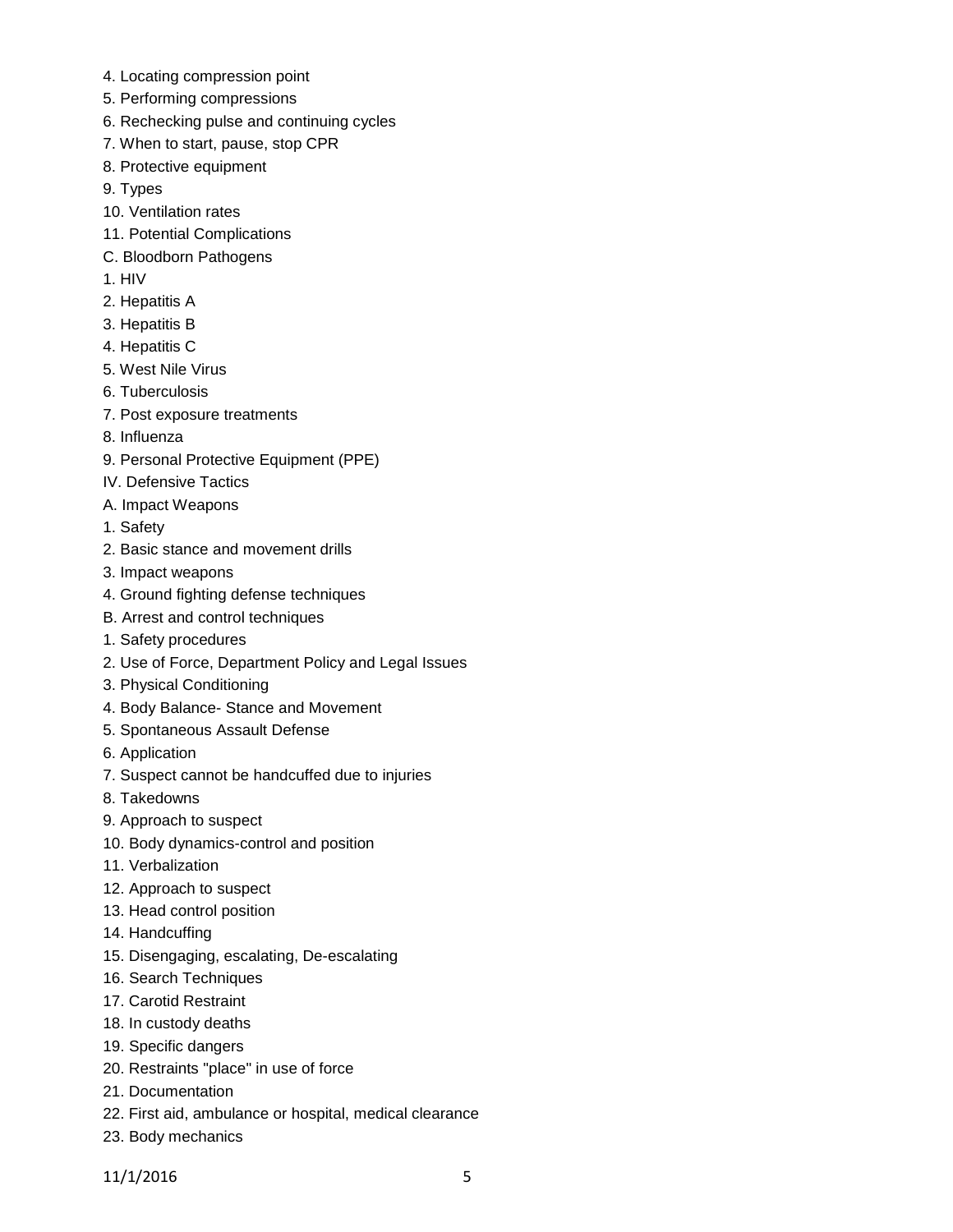- 24. Angle of delivery
- V. Firearms
- A. Tactical Firearms
- 1. Safety
- 2. Weapons clearing procedures
- 3. Improperly stored firearm
- 4. Lethal Force Overview
- 5. Use of Force/Lethal Force and Firearms Policy
- 6. Post Law Enforcement Officers killed/assaulted
- 7. Fundamentals of shooting
- 8. Five Count Pistol Presentation
- 9. Drills and Courses of Fire
- B. Long Barrel
- 1. Shotgun Advantages and limitations
- 2. Tactical Rifle
- VI. Use of Force
- A. Use of Force Update
- 1. Update
- 2. Legal Framework establishing a peace officer's authority during a legal arrest
- 3. Less Lethal
- B. Taser
- 1. EW and the Human Body
- 2. Legal issues with use
- 3. Force options considerations
- 4. Known pre-existing medical considerations
- 5. Deployment
- 6. Post-deployment considerations
- 7. Practical application and practice
- VII. Legal Updates
- A. Domestic Violence
- 1. Nature & Dynamics of Domestic Violence: Power
- 2. Effects on Children
- 3. Identifying & Understanding the Perpetrator
- 4. Control
- 5. Legal Issues
- B. Sexual Harassment
- 1. Sexual harassment definition
- 2. Complainant's interpretation of the behavior vs originator's intent
- 3. State laws
- 4. Federal and state laws
- 5. Current case law
- 6. Physical
- 7. Visual
- 8. Sexually offensive media
- 9. Mandated sexual harassment complaint process
- 10. Methods for response
- VIII. Racial Profiling
- A. Racial Profiling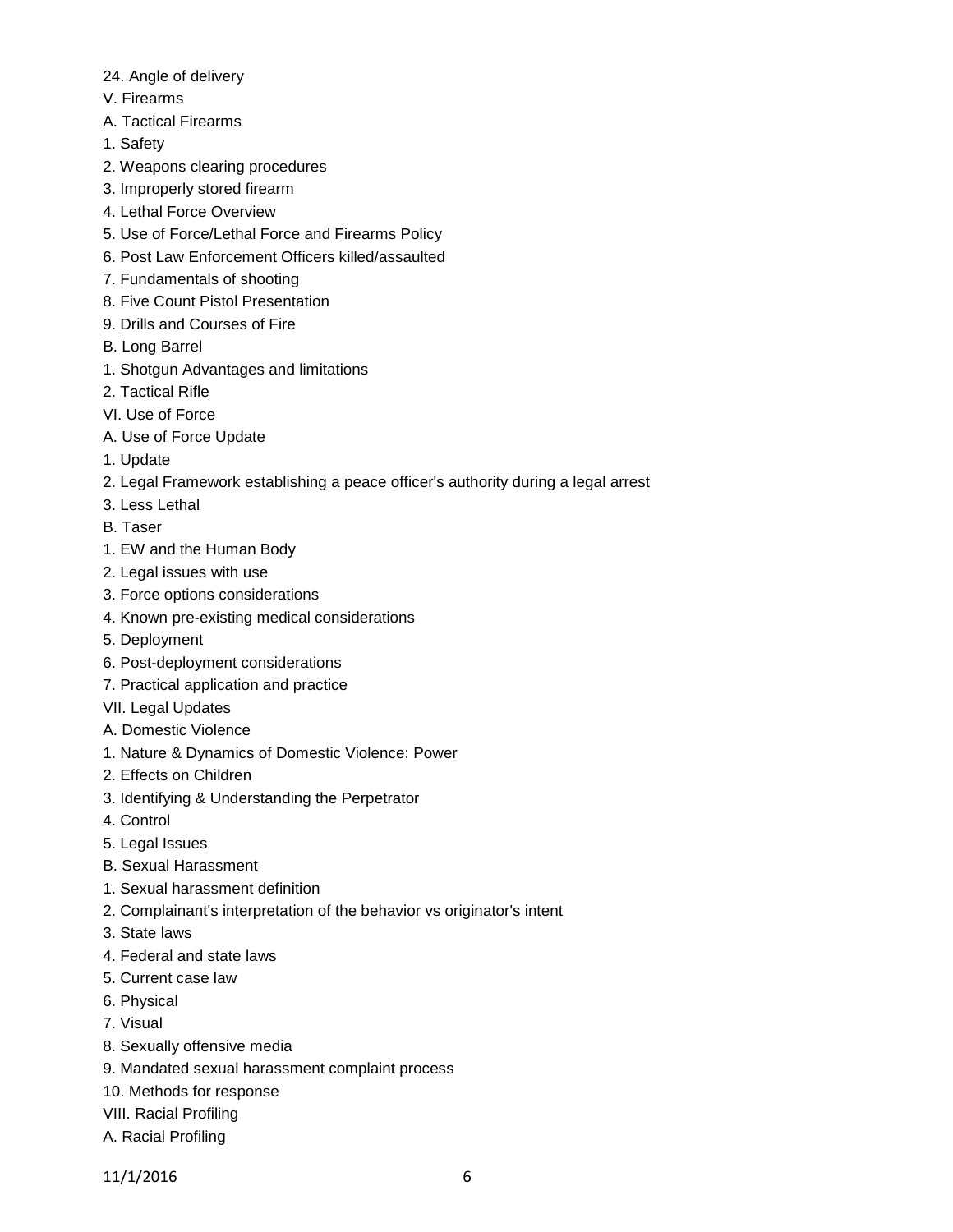- 1. Definition of stereotype
- 2. Factors of stereotypes
- 3. Natural human tendency
- 4. Prejudice
- 5. Discrimination
- 6. Prejudice vs discrimination
- 7. Human rights
- 8. Strategies for challenging prejudice
- 9. Racial profiling
- 10. Civil rights
- 11. Legal considerations
- 12. Criminal profiling vs racial profiling
- B. Cultural Diversity
- 1. Cultural Diversity
- 2. Culture as a social environment
- 3. Accepting diversity
- 4. The historical and cultural composition of California

# **METHODS OF INSTRUCTION:**

Lecture, Discussion, Demonstrations, Audio-visual aids

# **METHODS OF EVALUATION:**

Writing assignments Percent of total grade: 20.00 % Percent range of total grade: 15 % to 20 % Written Homework; Reading Reports Problem-solving assignments Percent of total grade: 20.00 % Percent range of total grade: 20 % to 30 % Quizzes Skill demonstrations Percent of total grade: 40.00 % Percent range of total grade: 40 % to 50 % Class Performance/s; Performance Exams Objective examinations Percent of total grade: 20.00 % Percent range of total grade: 20 % to 30 % Multiple Choice; True/False

# **OUT OF CLASS ASSIGNMENTS:**

Required Outside Hours: 8 Assignment Description: Text reading, handouts, articles, and case studies Required Outside Hours: 8 Assignment Description: Practice Skills

# **REPRESENTATIVE TEXTBOOKS:**

Other textbooks or materials to be purchased by the student: Instructor Handouts

# **ARTICULATION and CERTIFICATE INFORMATION**

Associate Degree: CSU GE: IGETC:

11/1/2016 7